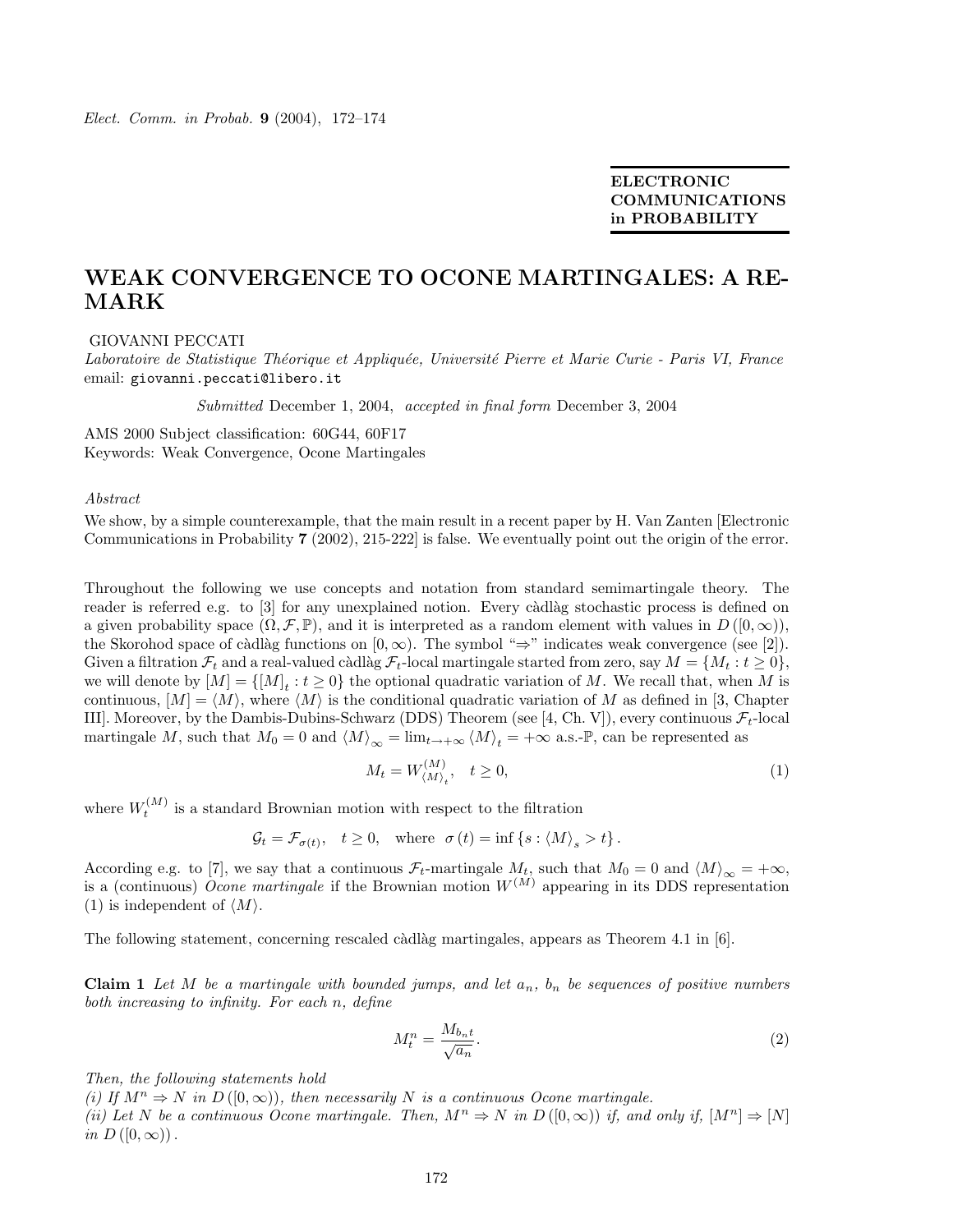Both parts (i) and (ii) of Claim 1 are false, as shown by the following counterexample. Take a standard Brownian motion started from zero  $W = \{W_t : t \geq 0\}$ , and define

$$
M_t = W_t^2 - t
$$
  

$$
M_t^n = \frac{1}{n} M_{nt} = (n^{-\frac{1}{2}} W_{nt})^2 - t.
$$

Then, M is a continuous square-integrable martingale that is not Ocone (since it is non-Gaussian and pure, see [5, Proposition 2.5] and [7, p. 423]). Moreover,  $M_t^n = (a_n)^{-1/2} M_{b_n t}$ , for  $a_n = n^2$  and  $b_n = n$ , and  $M^n \stackrel{\text{law}}{=} M$  for each n, due to the scaling properties of Brownian motion. It follows that  $M^n \Rightarrow M$ , thus contradicting point (i) of Claim 1.

As for point (ii), consider the continuous Ocone martingale (see [7, p. 427])

$$
N_t=2\int_0^t W_s d\widetilde{W}_s
$$

where  $\widetilde{W}$  is a standard Brownian motion independent of W. It is evident that

$$
[N]_t = 4 \int_0^t W_s^2 ds
$$
  
\n
$$
[M^n]_t = \frac{4}{n^2} \int_0^{nt} W_s^2 ds = 4 \int_0^t \left( n^{-1/2} W_{nu} \right)^2 du
$$

and therefore that  $[M^n] \stackrel{\text{law}}{=} [N]$  for each n, although  $M^n$  converges weakly to the martingale M, which is not Ocone. This contradicts point (ii) of Claim 1.

The error comes from a misuse of the Skorohod almost sure representation theorem (see e.g. [1, p. 281]) in [6, Section 4]. Starting from p. 219, line 10 of [6], the author considers a sequence

$$
\left\{\left(W, \tau^{n'}\right) : n' \geq 1\right\},\
$$

where W is a standard Brownian motion and  $\tau^{n'}$  is an appropriate time-change, such that

$$
\Big(W, \tau^{n'}\Big)\Rightarrow (B, [N])\,,
$$

where  $B$  is a standard Brownian motion, and  $[N]$  is a positive, continuous and increasing process. Then, the Skorohod theorem allows one to conclude that, on an auxiliary space, there exist random elements  $(\overline{W}^{n'}, \overline{\tau}^{n'})$  and  $(\overline{B}, \overline{[N]})$  such that

$$
\left(W, \tau^{n'}\right) \stackrel{\text{law}}{=} \left(\overline{W}^{n'}, \overline{\tau}^{n'}\right) \quad \text{and} \quad (B, [N]) \stackrel{\text{law}}{=} \left(\overline{B}, \overline{[N]}\right),
$$

where the Brownian motion  $\overline{W}^{n'}$  depends (in general) on n', and  $(\overline{W}^{n'}, \overline{\tau}^{n'}) \stackrel{\text{a.s.}}{\rightarrow} (B, [N])$ . On the other hand, the (fallacious) conclusion of Theorem 4.1 in [6] is obtained by supposing that, on the auxiliary space, there exists a Brownian motion  $\overline{W}$  such that  $\overline{W}^{n'} = \overline{W}$  for each n', which is clearly not the case, due to the counterexamples constructed above.